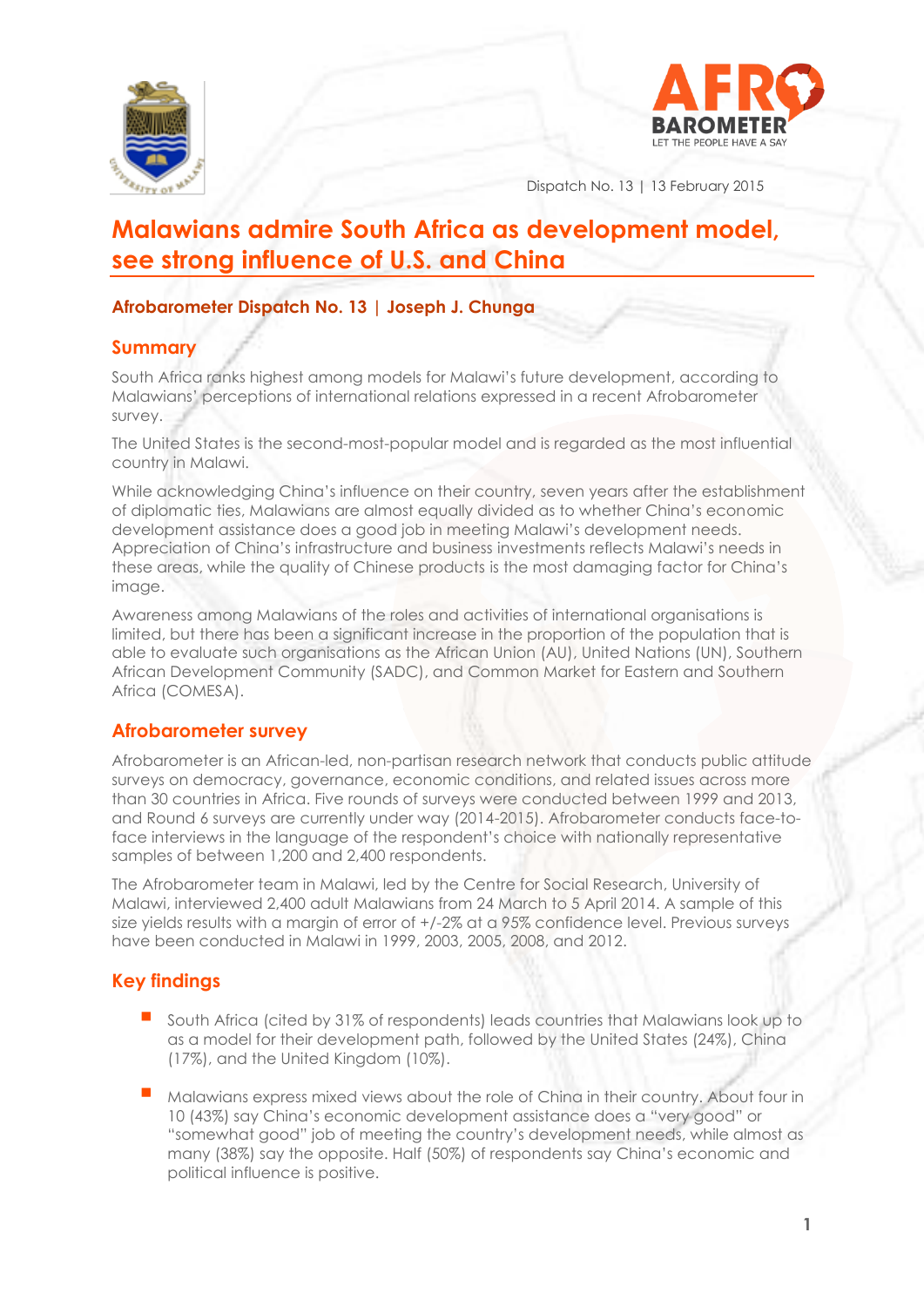

- The United States gets the most votes (31%) as the most influential country in Malawi, followed by South Africa (16%), the United Kingdom, and China.
- A significant proportion of Malawians say they don't know whether international organisations such as the SADC (43%), African Union (44%), and COMESA (47%) are of help to their country. However, this is a significant decrease from the 2008 Afrobarometer survey.

## **South Africa leads as a model of development**

The socioeconomic and political development path taken by South Africa is the most admired, with 31% of respondents saying it would be the best framework for Malawi – a finding that points to South Africa's strong influence in the region as well as Malawians' affinity for African-led development. About one-quarter (24%) think the United States of America is the best model, while 17% would choose China. The country's former colonial master, the United Kingdom, comes in fourth, while 3% of respondents say Malawi should craft and adopt its own model (Figure 1).





**Respondents were asked:** *In your opinion, which of the following countries, if any, would be the best model for the future development of our country: United States? China? The United Kingdom? India? South Africa? We should follow our own country's model?*

The views of urban Malawians are significantly different from those of rural residents (Figure 2). Among urbanites, the leading model is China (29%), closely followed by the United States (27%). In rural areas, a plurality (33%) prefers South Africa, with 23% opting for the United States. There are also important variations of views based on education levels of the respondents (Figure 3). South Africa is the favoured model among respondents with no formal education or with primary school education, while the United States leads among those with secondary or post-secondary education, suggesting that exposure to ideas beyond the continent affects which countries people think should be their models.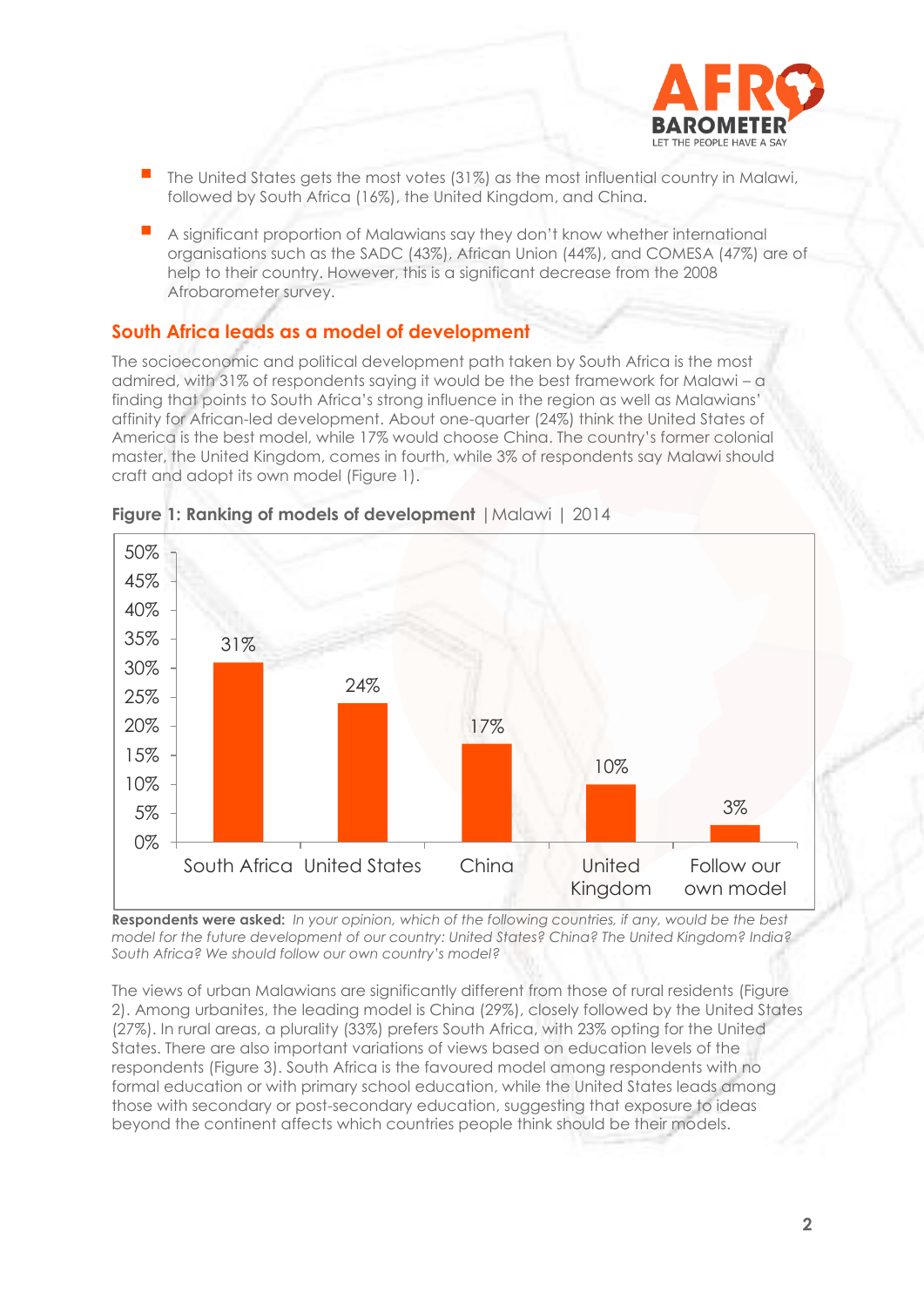



**Figure 2: Ranking of models of development** | by location | 2014



**Figure 3: Ranking of models of development** | by education | 2014

## **Malawians are positive but cautious about China**

Malawians view China as exercising some economic influence on Malawi. Only one-fifth (21%) of respondents say China has "no" or "a little" influence, while 60% believe it has "some" or "a lot" of influence (Figure 4).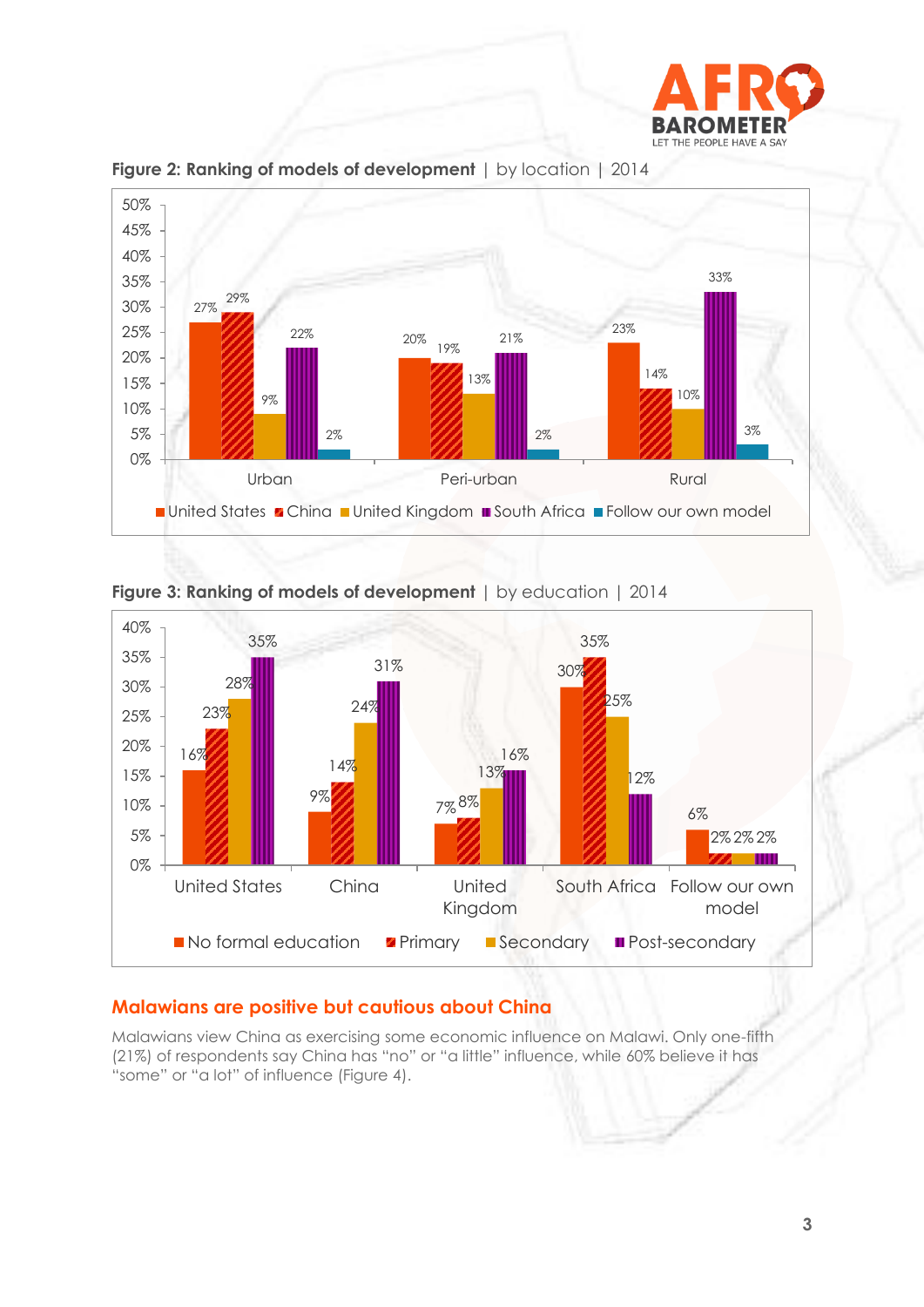





**Respondents were asked:** *How much influence do you think China's economic activities in Malawi have on our economy, or haven't you heard enough to say?* 

Overall, there is a positive view of China's Influence. Half (50%) of respondents say China's economic and political influence is "somewhat" or "very" positive, compared to 26% who believe the influence is "very" or "somewhat" negative (Figure 4). A significant proportion of Malawians (21%) report they are unable to make an assessment because they "don't know" or have "not heard enough" about the issue.

However, only four in 10 Malawians (43%) say that China's economic development assistance does a "very" or "somewhat" good job in meeting the needs of the country, while 38% believe the assistance does a "very" or "somewhat" bad job (Figure 5).



**Figure 5: Assessment of China's influence and development assistance** | 2014

**Respondents were asked:**

*1. In your opinion, does China's economic development assistance to Malawi do a good job or a bad job of meeting the country's needs, or haven't you heard enough to say? (% for "not meeting country needs" shows respondents who said "very bad job" or "somewhat bad job"; % for "meeting country needs" shows those who said "somewhat good job" or "very good job")*

*2. In general, do you think that China's economic and political influence on Malawi is mostly positive, or mostly negative, or haven't you heard enough to say? (% for "negative" shows respondents who answered "very negative" or "somewhat negative"; % for "positive" shows respondents who answered "very positive" or "somewhat positive")*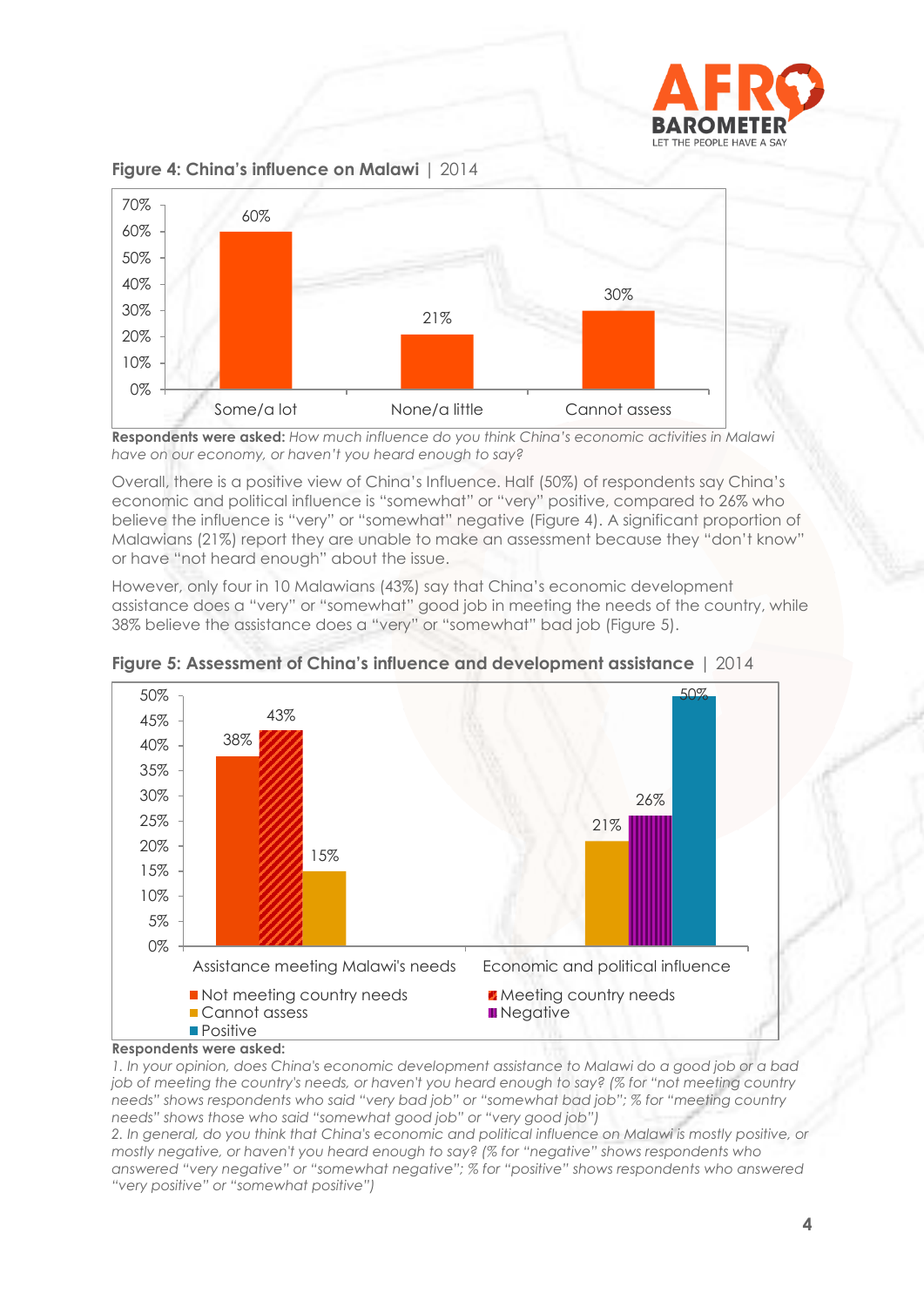

Malawians' perceptions of China are largely shaped by economic considerations, rather than political factors. The quality of Chinese products is the single most important reason for China's negative image, cited by six in 10 respondents (59%). Almost one in 10 (8%) raised concerns about land grabbing by Chinese businesses or individuals, while the same proportion mentioned Chinese citizens taking over jobs and businesses at the expense of locals (Figure 6).





**Respondents were asked**: *Which of the following factors contribute most to a negative image of China in Malawi, or haven't you heard enough to say?* 

Factors contributing most to a positive image of China in Malawi are the quality or cost of its products (28%), its investments in infrastructure development (24%), and its business investments (20%) (Figure 7). There are clear differences between urban and rural Malawians in terms of which of the factors matter most. For urban residents, infrastructure development (with 39%) is the most important reason, followed by quality or cost of products (20%). In rural areas, the first factor is the quality or cost of products (30%), followed by business investments and infrastructure investments (each 21%).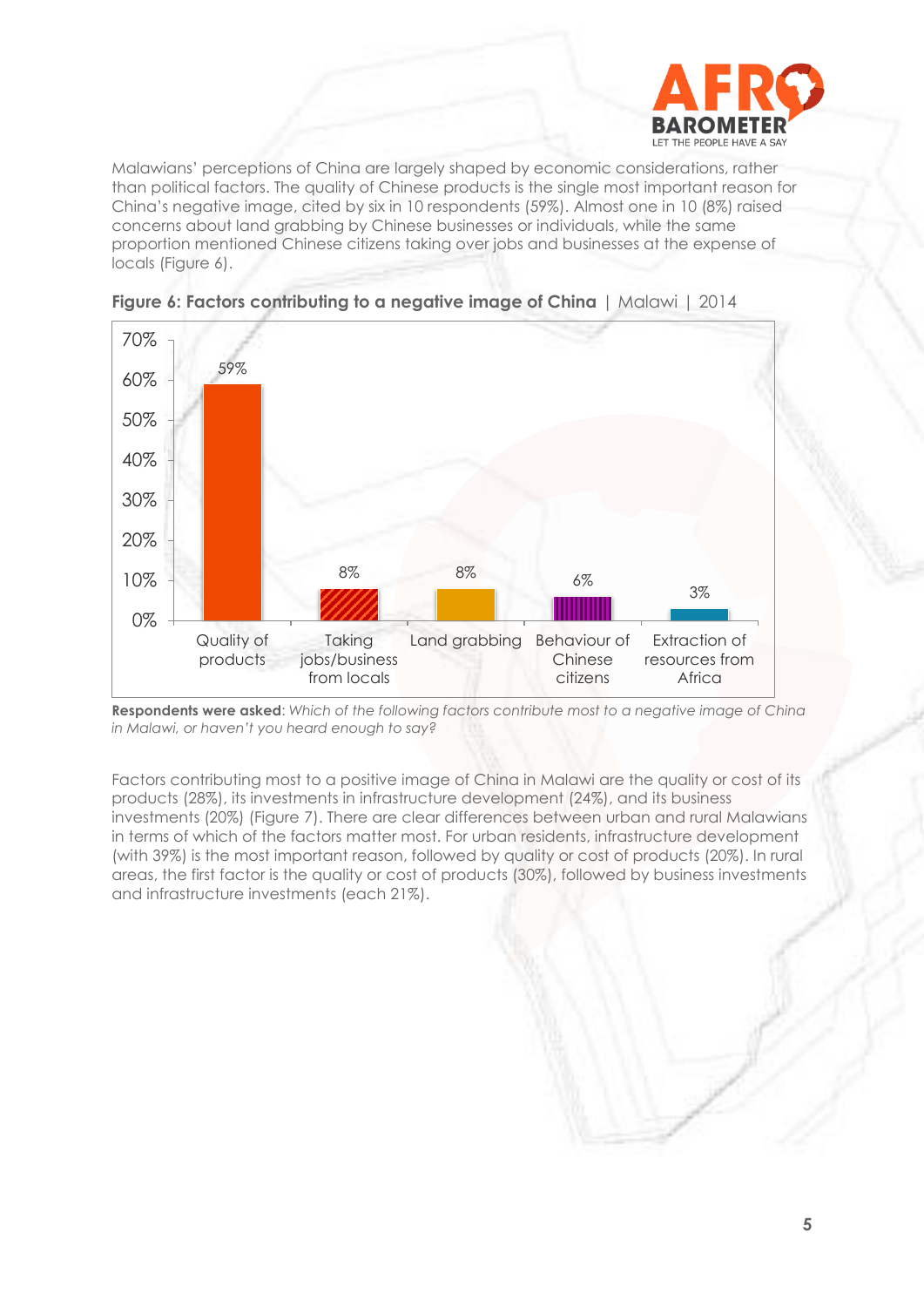



**Figure 7: Factors contributing to a positive image of China** | Malawi | 2014

**Respondents were asked**: *Which of the following factors contribute most to a positive image of China in Malawi, or haven't you heard enough to say?*

#### **International influences on Malawi**

The United States is regarded as the international entity with the greatest influence on Malawi, cited by 31% of respondents. South Africa is a distant second (16%), followed by the United Kingdom, China, and international organisations (Figure 8).



**Figure 8: Countries and organisations with influence on Malawi** | Malawi | 2014

**Respondents were asked:** *Which of the following do you think has the most influence on Malawi, or haven't you heard enough to say: The United States? China? United Kingdom? India? South Africa? International organizations? Some other country or organization?*

Regarding how helpful international organisations are for their country, Malawians are more positive than they were in the 2008 Afrobarometer survey. In 2014, 50% of respondents say the African Union (AU) helps Malawi "a bit," "somewhat," or "a lot," compared to 25% who held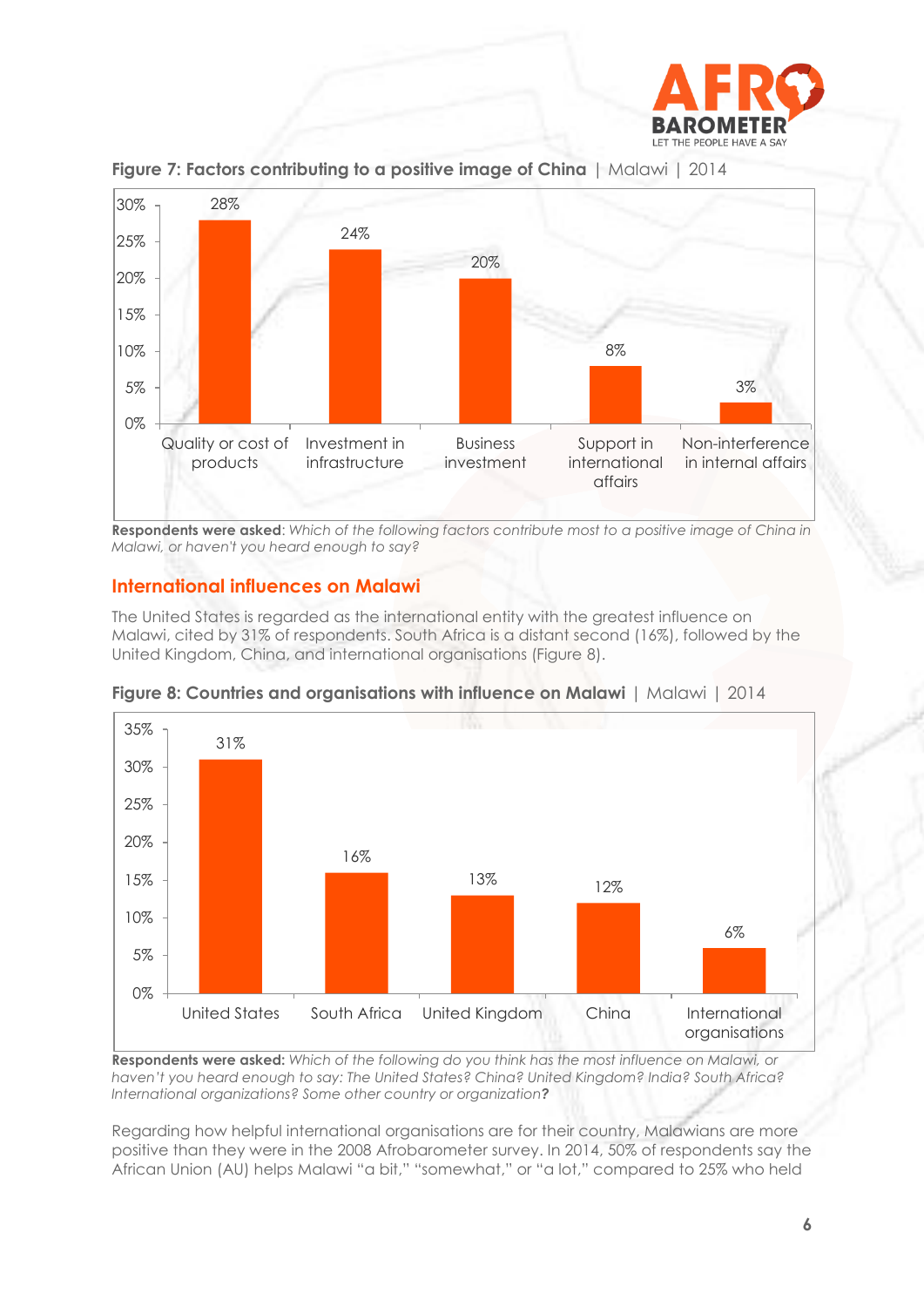

the same view in 2008. Similarly, one in two respondents in 2014 believes that the Southern African Development Community (SADC) provides at least "a bit" of help, compared to 31% in 2008. Almost half (46%) say COMESA helps their country at least "a bit" (Figure 9).



**Figure 9: Assessment of help by international organisations** | Malawi | 2008-2014

**Respondents were asked:** *In your opinion, how much do each of the following do to help your country, or haven't you heard enough to say: SADC? COMESA? African Union? United Nations? European Union?* 

Equally important, in addition to the more positive assessment of assistance from international organisations, there is a decrease in the number of people who are unable to evaluate international bodies. More Malawians are aware of activities of these institutions and are able to express their views compared to the 2008 survey. In 2008, seven of 10 Malawians said they didn't know or had "not heard enough" about the AU to assess its assistance. This proportion has dropped to about four in 10 respondents (Figure 10). For the SADC, the proportion of respondents who were able to assess its role increased by 21 percentage points from 2008 to 2014. Similarly, the proportion able to evaluate help from China increased by 37 percentage points.